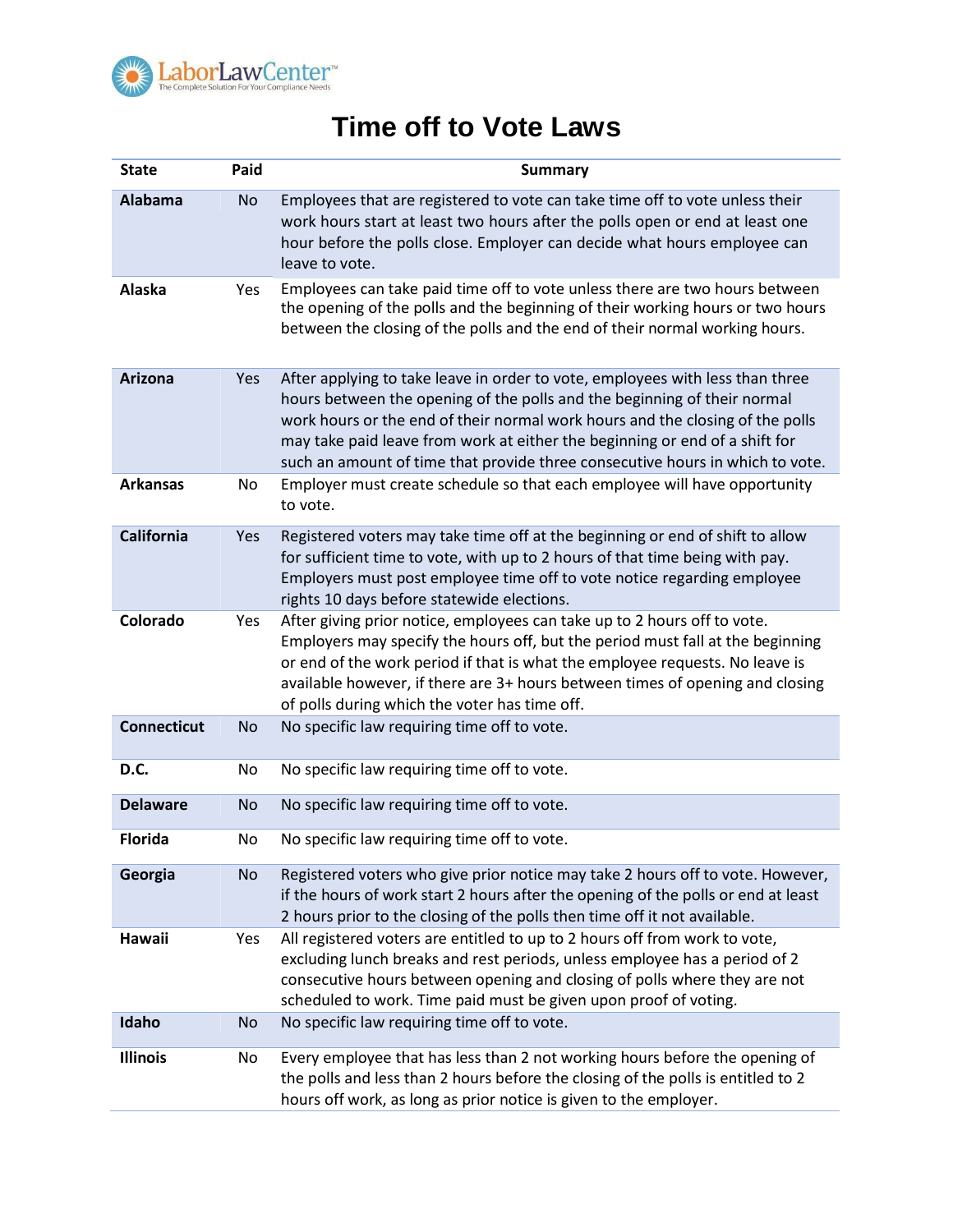

| Indiana                 | No        | No specific law requiring time off to vote.                                                                                                                                                                                                                                                                                                                                                                                                            |
|-------------------------|-----------|--------------------------------------------------------------------------------------------------------------------------------------------------------------------------------------------------------------------------------------------------------------------------------------------------------------------------------------------------------------------------------------------------------------------------------------------------------|
| lowa                    | Yes       | Voters who do not have 3 consecutive hours between the periods between the<br>opening and closing of the polls, may take as much time off work to vote as<br>necessary to give them a total of 3 consecutive hours to vote.                                                                                                                                                                                                                            |
| <b>Kansas</b>           | Yes       | Registered voters can take up to 2 hours to vote. If the polls are open before<br>or after the work shift, however, the vote may only take enough time off that<br>when added to the amount of time before or after work does not exceed 2<br>hours.                                                                                                                                                                                                   |
| Kentucky                | No        | Employees may take 4 hours to vote, but employers may specify which hours<br>the employee can take off.                                                                                                                                                                                                                                                                                                                                                |
| Louisiana               | No        | No specific law requiring time off to vote.                                                                                                                                                                                                                                                                                                                                                                                                            |
| <b>Maine</b>            | No        | No specific law requiring time off to vote.                                                                                                                                                                                                                                                                                                                                                                                                            |
| <b>Maryland</b>         | Yes       | Registered voters may take 2 hours off work if they do not have 2 hours of<br>continuous off-duty during the time polls are open.                                                                                                                                                                                                                                                                                                                      |
| <b>Massachusetts</b>    | No        | Employees of a manufacturing, mechanical, or mercantile establishment do<br>not have to work first 2 hours after polls are open, if employee has applied for<br>leave of absence during this period.                                                                                                                                                                                                                                                   |
| <b>Michigan</b>         | <b>No</b> | No specific law requiring time off to vote.                                                                                                                                                                                                                                                                                                                                                                                                            |
| <b>Minnesota</b>        | Yes       | Employees may take the morning off work to vote.                                                                                                                                                                                                                                                                                                                                                                                                       |
| Mississippi             | No        | No specific law requiring time off to vote.                                                                                                                                                                                                                                                                                                                                                                                                            |
| Missouri                | Yes       | Employees who give prior notice may take 3 hours off work to vote if there are<br>not three consecutive hours when polls open during which the employee is not<br>required to work.                                                                                                                                                                                                                                                                    |
| <b>Montana</b>          | <b>No</b> | No specific law requiring time off to vote.                                                                                                                                                                                                                                                                                                                                                                                                            |
| <b>Nebraska</b>         | Yes       | Employees who do not have 2 consecutive hours off work during polling hours<br>can take up to 2 hours paid leave to vote. Employee must give prior notice in<br>order to receive pay, but employer can set time for leave to vote.                                                                                                                                                                                                                     |
| <b>Nevada</b>           | Yes       | Employees who do not have adequate time to vote before or after work are<br>entitled to 1-3 hours off paid, depending on distance between work and<br>polling station. Employee must give prior notice in order to receive pay, but<br>employer can set time for leave to vote.                                                                                                                                                                        |
| <b>New</b><br>Hampshire | No        | None, but if a person must be physically present at work or in transit to and<br>from work from beginning to end of polling hours, she may apply to vote by<br>absentee ballot.                                                                                                                                                                                                                                                                        |
| <b>New Jersey</b>       | No        | No specific law requiring time off to vote.                                                                                                                                                                                                                                                                                                                                                                                                            |
| <b>New Mexico</b>       | Yes       | Employees whose work day begins within 2 hours of the polls opening and<br>ends less than 3 hours before polls close are entitled to up to 2 paid hours<br>leave to vote. The employer can set the time for leave to vote.                                                                                                                                                                                                                             |
| <b>New York</b>         | Yes       | Employees who do not have 4 consecutive non-working hours between polls<br>opening and closing, and who do not have "sufficient" non-working time to<br>vote, are entitled to up to 2 hours paid leave to vote. Employees must request<br>the leave between 2 and 10 days before Election Day. The employer can<br>specify whether it be taken at beginning or end of shift. Employers must post<br>this rule conspicuously 10 days prior to election. |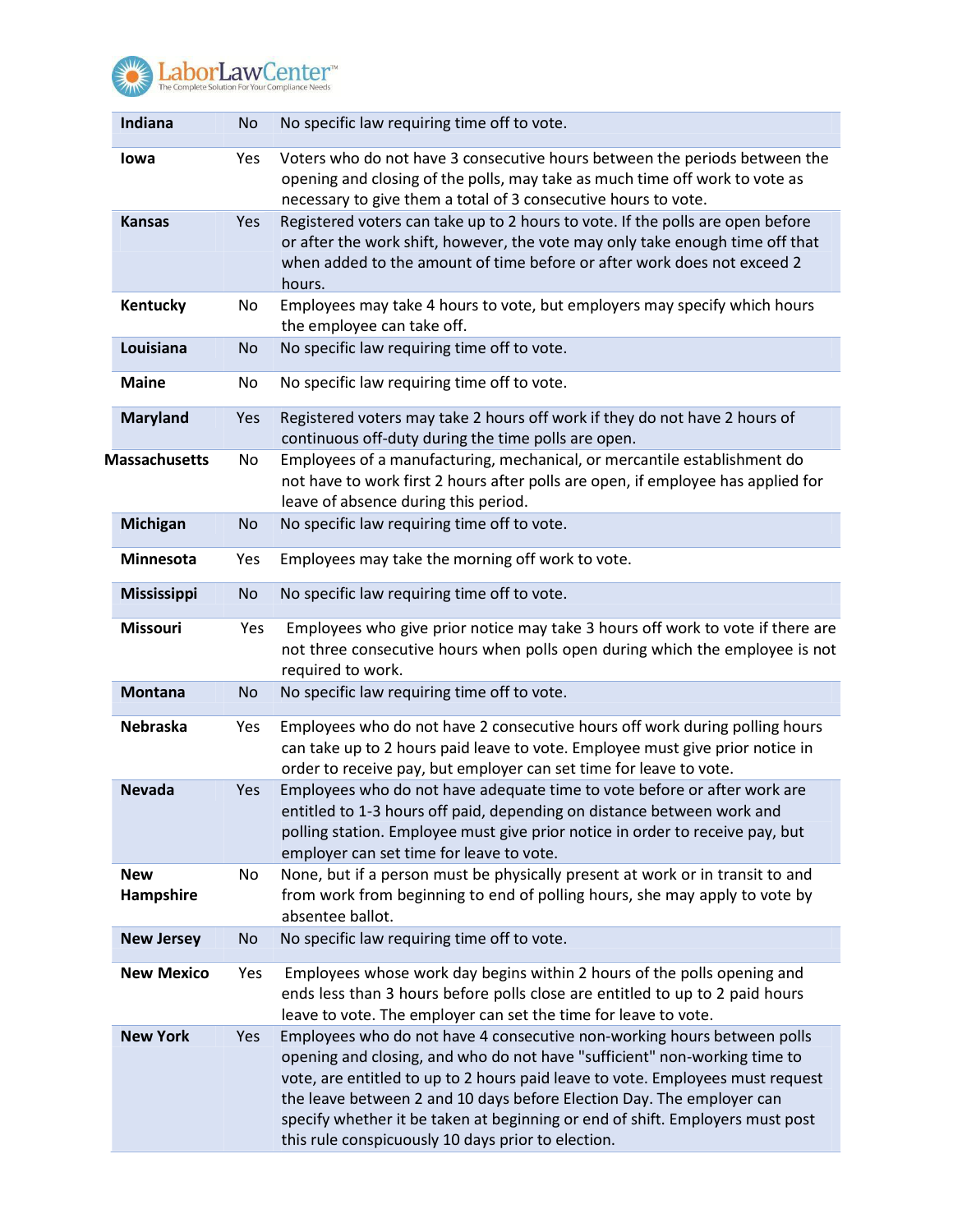

**ElaborLawCenter**<sup>The</sup> Complete Solution For Your Compliance Needs

| <b>North</b><br><b>Carolina</b> | No        | No specific law requiring time off to vote.                                                                                                                                                                                                                                                                                                                                    |
|---------------------------------|-----------|--------------------------------------------------------------------------------------------------------------------------------------------------------------------------------------------------------------------------------------------------------------------------------------------------------------------------------------------------------------------------------|
| <b>North</b><br><b>Dakota</b>   | <b>No</b> | The law "encourages" employers to establish a program to allow an employee<br>to be absent for the purpose of voting if the employee's work schedule<br>conflicts with voting during the time polls are open. This is voluntary for<br>employers. There is no guaranteed right to be absent.                                                                                   |
| Ohio                            | Yes       | Employers cannot fire or threaten to fire an employee for taking a reasonable<br>amount of time to vote. Paid only for salaried employees.                                                                                                                                                                                                                                     |
| <b>Oklahoma</b>                 | Yes       | Employees who begin their work day less than 3 hours after polls open and<br>finish less than 3 hours before polls close are entitled to 2 hours leave to vote<br>(or more if distance requires). The employee must give notice the day before<br>Election Day and cannot have pay reduced if proof of voting is provided. The<br>employer can set the time for leave to vote. |
| Oregon                          | No        | No specific law requiring time off to vote.                                                                                                                                                                                                                                                                                                                                    |
| Pennsylvania                    | <b>No</b> | No specific law requiring time off to vote.                                                                                                                                                                                                                                                                                                                                    |
| <b>Puerto Rico</b>              | No        | Election day is a legal holiday in Puerto Rico and most employees have the day<br>off work. Employers running a business in operation on election day, however,<br>must establish shifts allowing employees to go to the polls between 8am and<br>3pm.                                                                                                                         |
| <b>Rhode Island</b>             | No        | No specific law requiring time off to vote.                                                                                                                                                                                                                                                                                                                                    |
| South<br>Carolina               | No        | No specific law requiring time off to vote.                                                                                                                                                                                                                                                                                                                                    |
| South<br><b>Dakota</b>          | Yes       | Employees who do not have 2 consecutive hours outside of work during polls<br>hours are entitled to 2 paid hours to vote. Employer can set the time for leave<br>to vote.                                                                                                                                                                                                      |
| <b>Tennessee</b>                | Yes       | Employees who begin their work day less than 3 hours after polls open and<br>finish less than 3 hours before polls close are entitled to up to 3 hours paid<br>leave to vote. The employee must request leave by noon the day before<br>Election Day. The employer can set the time for leave to vote.                                                                         |
| <b>Texas</b>                    | Yes       | Employees must be given time to vote without any penalty if polls are not<br>open for 2 consecutive hours outside the employee's work day.                                                                                                                                                                                                                                     |
| Utah                            | Yes       | Employees who do not have 3 consecutive hours when not required to be at<br>work during the hours polls are open are entitled to up to 2 paid hours leave to<br>vote. The employee must request leave before Election Day. The employer can<br>set the time for leave, but employee requests for leave at the beginning or end<br>of work hours shall be granted.              |
| <b>Vermont</b>                  | No        | No specific law requiring time off to vote.                                                                                                                                                                                                                                                                                                                                    |
| Virginia                        | No        | No specific law requiring time off to vote.                                                                                                                                                                                                                                                                                                                                    |
| Washington                      | Yes       | Employees who do not have 2 free hours (excluding meals and breaks) during<br>their work day in which polls are open, and who receive their work schedule<br>with insufficient time to request an absentee ballot, are entitled to up to 2<br>paid hours leave to vote. The employer can set the time for leave to vote.                                                       |
| West<br><b>Virginia</b>         | Yes       | Employees who do not have 3 hours of their own time during polling hours are<br>entitled to up to 3 paid hours leave to vote. The employee must demand leave                                                                                                                                                                                                                   |